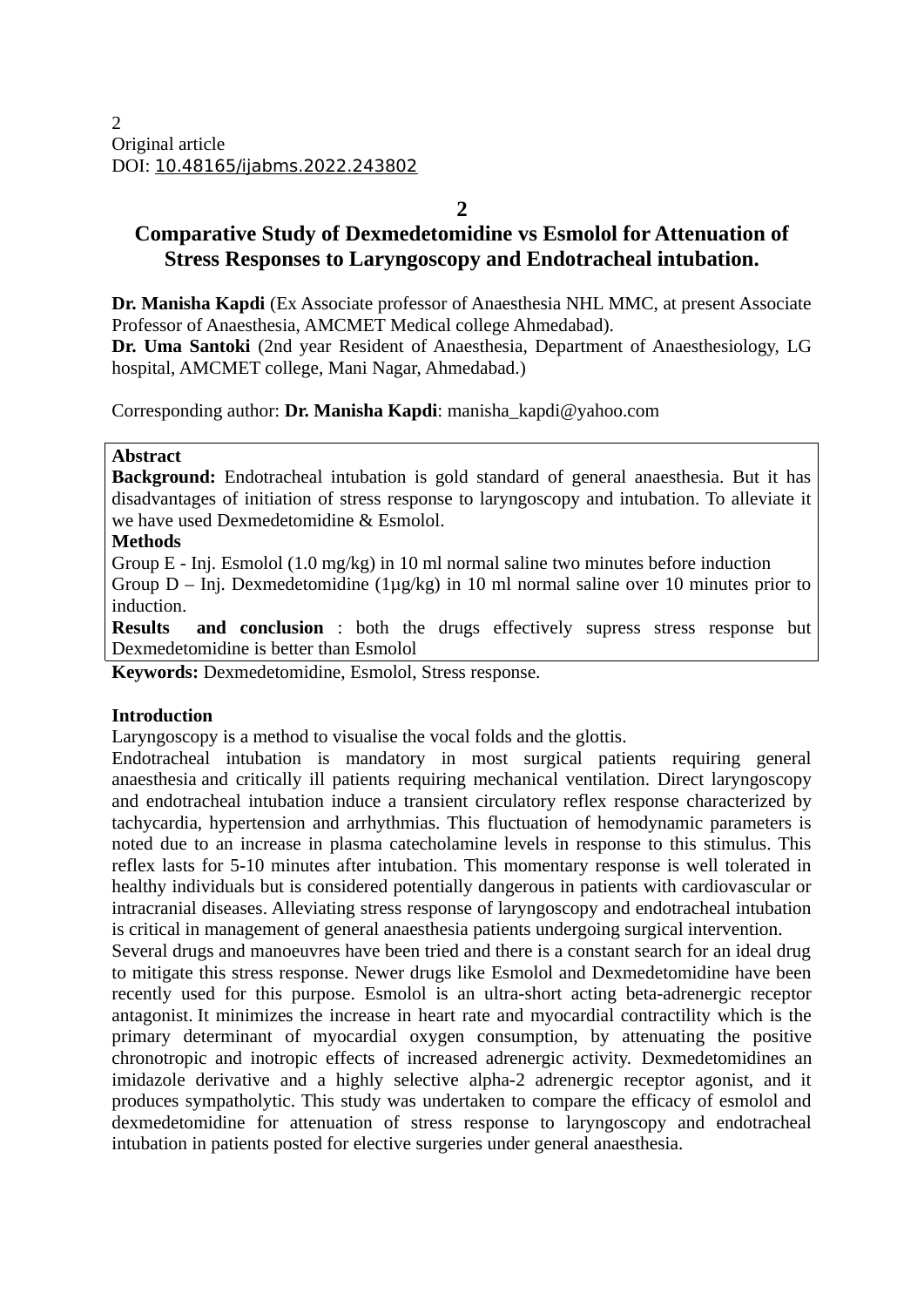## **AIMS AND OBJECTIVES**

The main aim is to compare the efficacy and safety of intravenous Dexmedetomidine and Esmolol in attenuating hemodynamic response to laryngoscopy and intubation in normotensive patients undergoing elective surgeries under general anaesthesia.

**Primary objective:** To assess the hemodynamic changes due to intubation and direct laryngoscopy after study drug.

Secondary objective: To encounter the adverse effects of study drug or complications.

### **MATERIAL AND METHOD**

After obtaining written and informed consent, we conducted a randomised study in 52 patients and compared the efficacy of Esmolol and Dexmedetomidine for attenuation of stress response to laryngoscopy and endotracheal intubation. Patients were divided randomly in two groups with 26 patients in each group.

Group E - Inj. Esmolol (1.0 mg/kg) in 10 ml normal saline two minutes before induction Group  $D - Inj$ . Dexmedetomidine (1µg/kg) in 10 ml normal saline over 10 minutes prior to induction.

### **A. Patient selection and exclusion criteria**

### **Inclusion criteria**

Age: Between 18-60 years

Sex: Either sex

Physical status: ASA grading I or II

**Type of surgeries:** Surgeries conducted under general anaesthesia Exclusion criteria

Patient's refusal

Age below 18 years

Patients with Mallam Patti grade III and IV

Patients having chronic hypertension, sinus bradycardia, hypotension, co-existing cardiorespiratory diseases, hepatorenal diseases and on long term opioids.

Patients who could not be intubated within 2 minutes of administration of study drugs. Known hypersensitivity to study drugs.

Patients having specific Electrocardiogram changes like conduction block, cardiac failure.

### **B. Preanesthetic Evaluation**

• Pre anaesthetic evaluation of all patients consisted of detailed history, physical examination and routine investigations. A written informed consent was taken after proper counselling

### **C. Anaesthetic protocol**

### **1. Preoperative preparation**

All patients were fasted overnight

No sedatives or anxiolytics were given on the previous night

Vital parameters (Heart rate, Systolic Blood Pressure, Diastolic Blood Pressure, Mean Arterial Pressure, Spo2) noted in preoperative room considered as baseline.

#### **2. Pre-medication**

a.Inj. Glycopyrrolate 0.01 mg/kg iv

b.Inj. Ondansetron 0.05 mg/kg iv

c.Inj. Fentanyl 2µg/kg iv

#### **3.Study groups**

Patients were randomly divided into two groups and each group consisted of 26 patients. Group E - Inj. Esmolol (1.0 mg/kg) in 10 ml normal saline two minutes before induction Group  $D - Inj$ . Dexmedetomidine (1µg/kg) in 10 ml normal saline over 10 minutes prior to induction.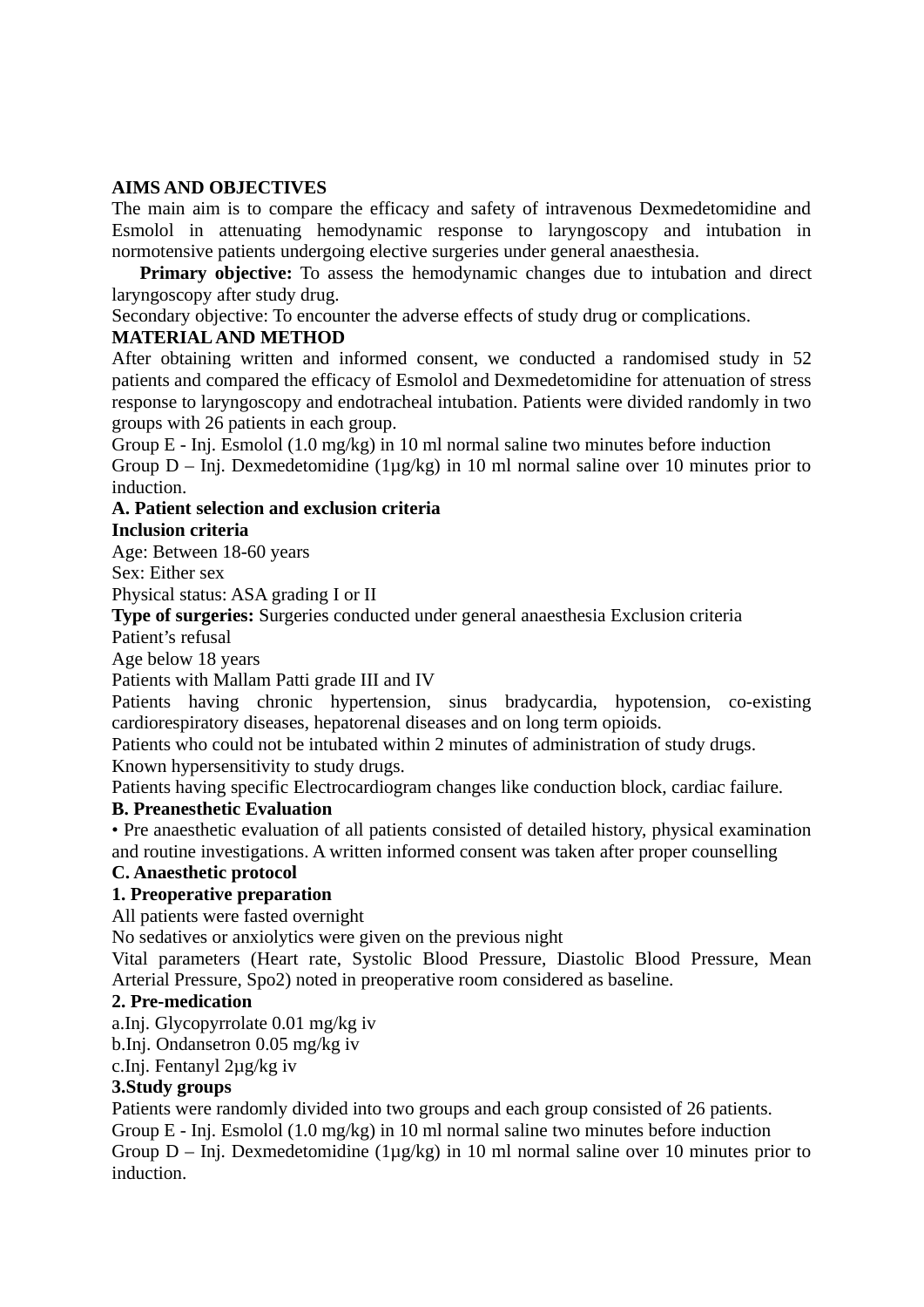## **4. Anaesthesia technique**

Patient pre-oxygenated with 100% oxygen for 3 minutes

Induction done with Inj. Thiopentone sodium  $(5-7 \text{ mg/kg})$  iv  $+$  Inj. Succinylcholine  $(1.5 \text{ m})$ mg/kg) iv+ IPPV

Intubation done with appropriate sized cuffed endotracheal tube and received oxygen nitrous mixture (50:50)

Intubation done smoothly and gently within 30 seconds.

Anaesthesia maintained with Oxygen + Nitrous 2i Oxide + sevoflurane.1.5%to 2.5%

Muscle relaxation done with Inj. Atracurium with a loading dose of 0.5mg/kg iv and maintenance of 0.01mg/kg iv

After completion of surgery, patients were extubated following reversal of residual muscle paralysis with Inj. Neostigmine 0.05mg/kg iv and Inj. Glycopyrrolate8µg/kg iv

### **5. Hemodynamic parameters monitoring at various intervals**

Baseline (T0)

Vitals after premedication (T1)

Immediately after giving the study drug (T2)

During Intubation (T3)

Immediately after intubation (T4)

3 minutes after intubation (T5)

5 minutes after intubation but prior to surgical incision (T6)

### **6. Complications and side effects**, if noted

Bradycardia was defined as heart rate < 60/ min

If bradycardia occurred, it was treated with Inj. Atropine 0.6 mg IV

Hypotension defined as low blood pressure, typically less than 20% of baseline.

If hypotension occurred, it was managed with 100ml crystalloid bolus and Inj. Me phentermine 6 mg IV.

Respiratory depression was defined as Spo2 < 90% on room air and/or respiratory rate of <8/ min.

Statistical analysis

Statistical analysis was done using suitable statistical software. Interpretations of observations and results was done using unpaired Student t- test.

A P-value of:

<0.001: Highly significant

<0.05: Significant

>0.05: Not significant

#### **OBSERVATIONS AND RESULTS**

### **TABLE 1. DEMOGRAPHICAL PROFILE OF THE PATIENTS OF BOTH THE GROUPS**

| <b>PARAMETERS</b>            | GROUP E $(n=26)$ | <b>GROUP D</b><br>$(n=26)$ | <b>P-VALUE</b> | <b>INFERENCE</b> |
|------------------------------|------------------|----------------------------|----------------|------------------|
| AGE in years (Mean $\pm$ SD) | $34.7 \pm 2.83$  | $35\pm2.40$                | 0.40           | NS.              |
| SEX (male/female)            | 12/14            | 14/12                      |                |                  |
| HEIGHT (cm)                  | $165.1 \pm 6.60$ | $164.6 \pm 7.12$           | 0.45           | <b>NS</b>        |
| <b>BODY WEIGHT (kg)</b>      | $71.4 \pm 5.75$  | $70.3 \pm 6.25$            | 0.35           | <b>NS</b>        |
| <b>ASA GRADE I/II</b>        | 13/13            | 13/13                      |                |                  |

No significant difference was found in Age, Sex, Height, Body weight and ASA grade.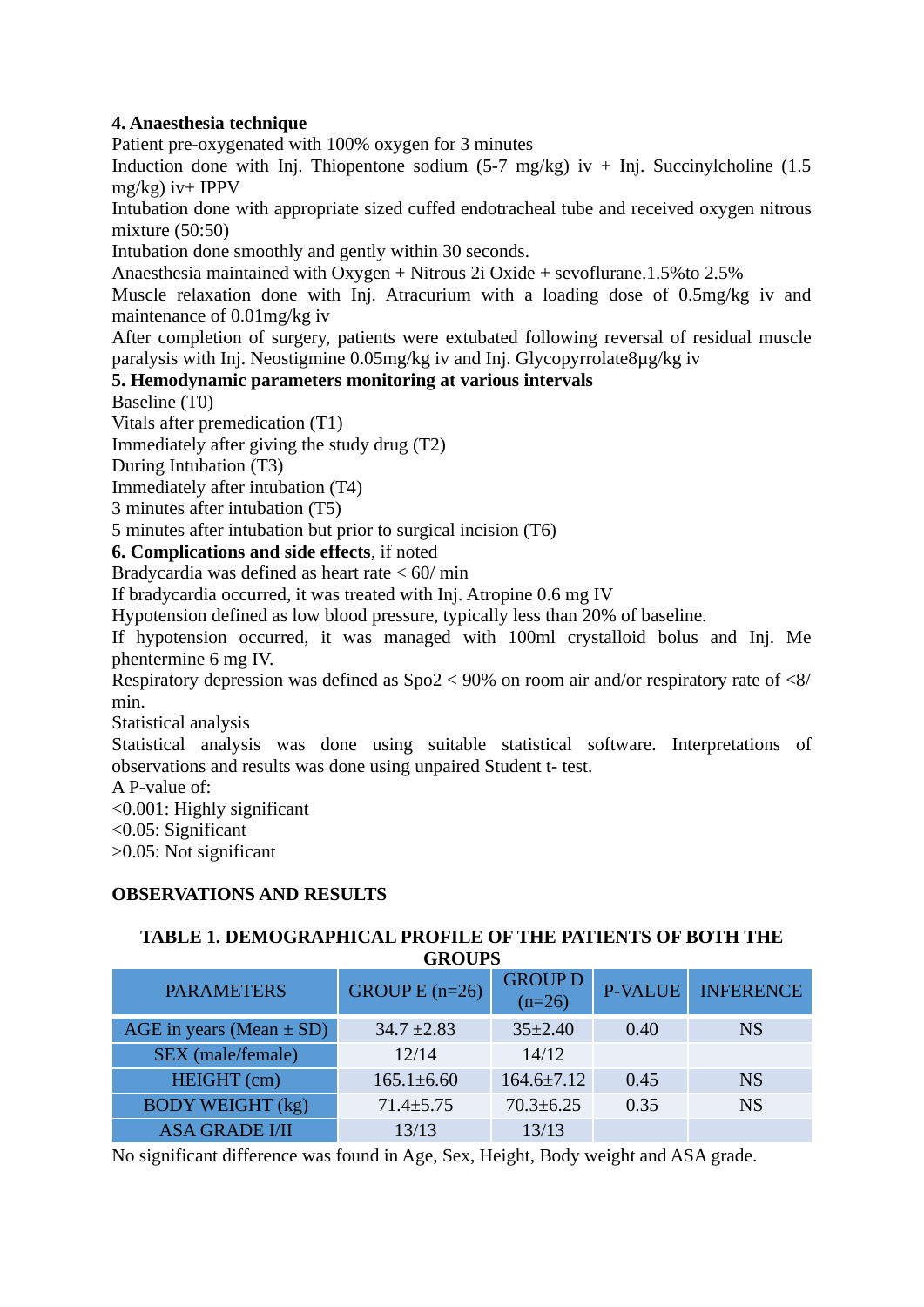| GRUUPS                                                                                                |                           |                               |                 |                                     |  |  |
|-------------------------------------------------------------------------------------------------------|---------------------------|-------------------------------|-----------------|-------------------------------------|--|--|
|                                                                                                       | <b>GROUPE</b><br>$(n=26)$ | <b>GROUP</b><br>D<br>$(n=26)$ | <b>P-VALUE</b>  | <b>INFERENCE</b>                    |  |  |
| <b>BASELINE</b> (T0)                                                                                  | $82.9 \pm 3.60$           | 82.6±4.11                     | 0.42<br>(>0.05) | <b>NS</b>                           |  |  |
| <b>AFTER</b><br><b>PREMEDICATION</b><br>(T1)                                                          | 86±2.98                   | $86.2 \pm 3.70$               | 0.43<br>(>0.05) | <b>NS</b>                           |  |  |
| <b>IMMEDIATELY</b><br><b>AFTER</b><br><b>STUDY DRUG (T2)</b>                                          | $80.2 \pm 3.58$           | 76.8±4.44                     | 0.01<br>(<0.05) | S                                   |  |  |
| <b>DURING</b><br><b>INTUBATION</b><br>(T3)                                                            | $103.8 \pm 6.49$          | $91.8 \pm 4.26$               | < 0.001         | <b>HIGHLY</b><br><b>SIGNIFICANT</b> |  |  |
| <b>IMMEDIATELY</b><br><b>AFTER</b><br><b>INTUBATION</b> (T4)                                          | $102.2 \pm 5.20$          | 89.6±4.50                     | < 0.001         | <b>HIGHLY</b><br><b>SIGNIFICANT</b> |  |  |
| <b>3 MINUTES AFTER</b><br><b>INTUBATION (T5)</b>                                                      | 98.6±4.78                 | 84±5.49                       | < 0.001         | <b>HIGHLY</b><br><b>SIGNIFICANT</b> |  |  |
| <b>5 MINUTES AFTER</b><br><b>INTUBATION BUT</b><br><b>PRIOR TO</b><br><b>SURGICAL</b><br>INCISION (T) | $92.4 \pm 4.42$           | 79.1±5.85                     | < 0.001         | <b>HIGHLY</b><br><b>SIGNIFICANT</b> |  |  |

**TABLE 2. HEART RATE AT DIFFERENT TIME INTERVALS IN THE TWO GROUPS**

6 No statistical difference was found between both the groups at T0 and T1.

Significant difference was found in Heart rate between the two groups at T2.

The heart rate of patients in Group D was found to be lower than that of Group E and this difference was found to be statistically highly significant ( $P < 0.001$ ) at T3, T4, T5, T6. Hence, dexmedetomidine decreases heart rate more than Esmolol.

### **TABLE 3. SYSTOLIC BLOOD PRESSURE OF TWO GROUPS AT DIFFERENT TIME INTERVALS**

|                                                              | <b>GROUPE</b><br>$(n=26)$ | <b>GROUP D</b><br>$(n=26)$ | $P -$<br><b>VALUE</b> | <b>INFERENCE</b>                    |
|--------------------------------------------------------------|---------------------------|----------------------------|-----------------------|-------------------------------------|
| <b>BASELINE</b> (T0)                                         | $132.8 \pm 4.63$          | $134.6 \pm 4.7$            | 0.23                  | <b>NS</b>                           |
| <b>AFTER</b><br><b>PREMEDICATION</b><br>(T1)                 | 134.4±7.98                | $136.7 \pm 5.9$<br>6       | 0.20                  | <b>NS</b>                           |
| <b>IMMEDIATELY</b><br><b>AFTER</b><br><b>STUDY DRUG (T2)</b> | $131 \pm 6.48$            | $128 + 5.57$               | 0.066                 | <b>NS</b>                           |
| <b>DURING</b><br><b>INTUBATION</b><br>T3)                    | 144.1±4.59                | $136.9 \pm 2.0$            | < 0.001               | <b>HIGHLY</b><br><b>SIGNIFICANT</b> |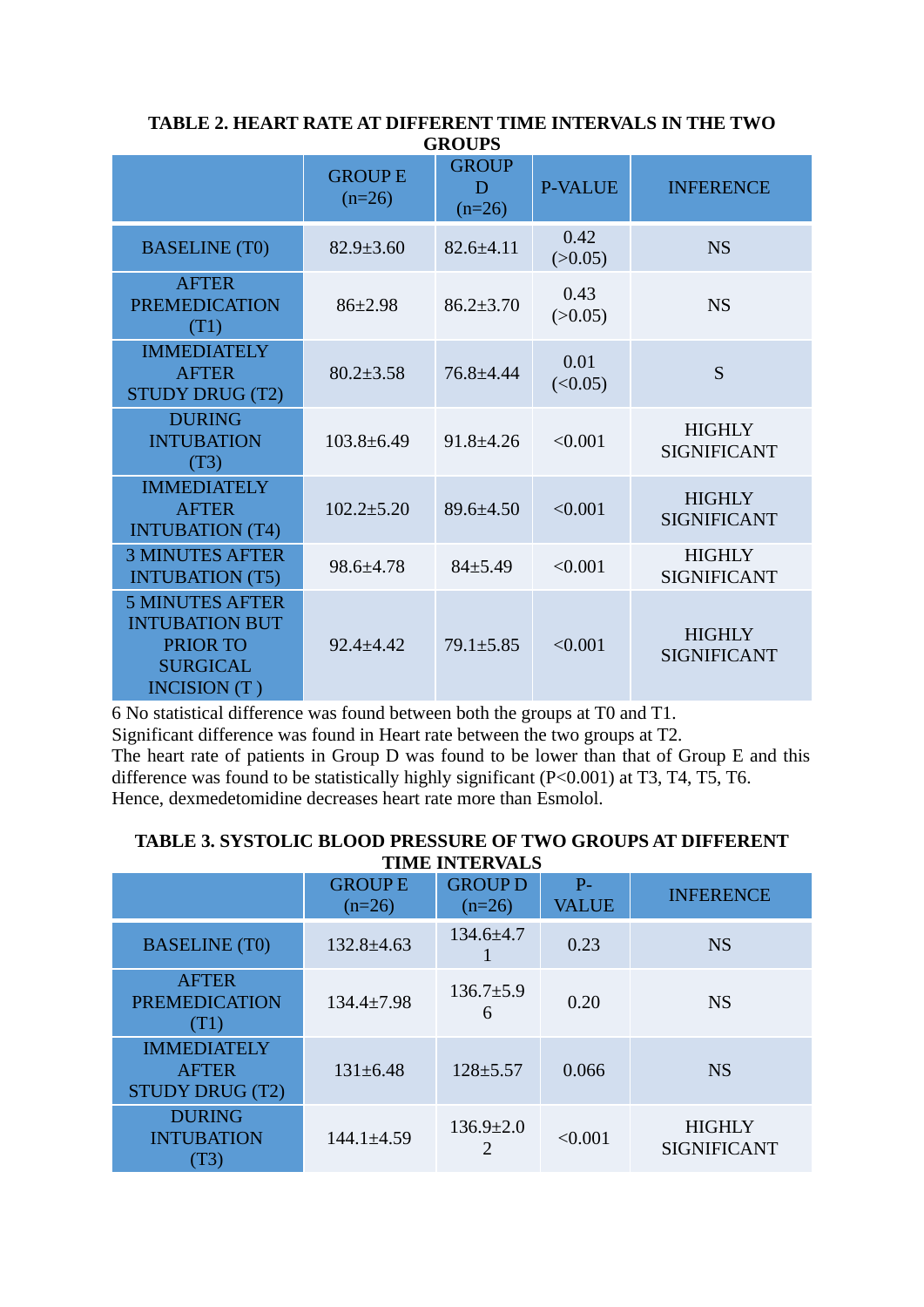| <b>IMMEDIATELY</b><br><b>AFTER</b><br><b>INTUBATION (T4)</b>                                                  | 141.4±4.11       | $133.2 \pm 3.5$<br>8 | < 0.001 | <b>HIGHLY</b><br><b>SIGNIFICANT</b> |
|---------------------------------------------------------------------------------------------------------------|------------------|----------------------|---------|-------------------------------------|
| <b>3 MINUTES AFTER</b><br><b>INTUBATION (T5)</b>                                                              | $140.2 \pm 4.26$ | $129.6 \pm 4.4$      | < 0.001 | <b>HIGHLY</b><br><b>SIGNIFICANT</b> |
| <b>5 MINUTES AFTER</b><br><b>INTUBATION BUT</b><br><b>PRIOR TO</b><br><b>SURGICAL</b><br><b>INCISION</b> (T6) | 137.6±4.94       | 127±4.73             | < 0.001 | <b>HIGHLY</b><br><b>SIGNIFICANT</b> |

The Mean Systolic blood pressure were statistically comparable at T0 and T1.The systolic pressure was found to be lower in Group D as compared to Group E at T2, T3 , T4,T5 and T6.

Statistical difference was found to be highly significant at T3, T4, T5, and T6 Hence , dexmedetomidine decreases systolic blood pressure more than Esmolol.

| TIME INTERVALS                                                                                                             |                           |                            |                |                  |  |  |  |
|----------------------------------------------------------------------------------------------------------------------------|---------------------------|----------------------------|----------------|------------------|--|--|--|
|                                                                                                                            | <b>GROUPE</b><br>$(n=26)$ | <b>GROUP D</b><br>$(n=26)$ | <b>P-VALUE</b> | <b>INFERENCE</b> |  |  |  |
| <b>BASELINE</b> (T0)                                                                                                       | $82.2 \pm 6.28$           | 83±5.43                    | 0.39           | <b>NS</b>        |  |  |  |
| <b>AFTER</b><br><b>PREMEDICATION</b><br>(T1)                                                                               | 83.6±5.94                 | 83.2±5.82                  | 0.44           | <b>NS</b>        |  |  |  |
| <b>IMMEDIATELY</b><br><b>AFTER</b><br><b>STUDY DRUG</b><br>(T2)                                                            | 80.8±6.05                 | 76.2±5.47                  | 0.06           | <b>NS</b>        |  |  |  |
| <b>DURING</b><br><b>INTUBATION</b><br>(T3)                                                                                 | $92.3 \pm 6.49$           | 86.7±4.83                  | < 0.05         | S                |  |  |  |
| <b>IMMEDIATELY</b><br><b>AFTER</b><br><b>INTUBATION (T4)</b>                                                               | 91.1±4.33                 | 85.3±5.14                  | < 0.05         | S                |  |  |  |
| <b>3 MINUTES</b><br><b>AFTER</b><br><b>INTUBATION (T5)</b>                                                                 | 88.6±3.74                 | 82.6±5.58                  | < 0.05         | S                |  |  |  |
| <b>5 MINUTES</b><br><b>AFTER</b><br><b>INTUBATION</b><br><b>BUT</b><br>PRIOR TO<br><b>SURGICAL</b><br><b>INCISION</b> (T6) | 86.4±4.00                 | 78.4±5.37                  | < 0.05         | S                |  |  |  |

**TABLE 4. DIASTOLIC BLOOD PRESSURE OF TWO GROUPS AT DIFFERENT TIME INTERVALS**

Comparison of Diastolic blood pressure between both the groups was found to be statistically insignificant at T0, T1, T2. Statistical difference was found at T3, T4, T5 and T6 (P<0.05). The diastolic pressure was lower in Group D as compared to Group E. Hence, dexmedetomidine decreases Diastolic blood pressure more than Esmolo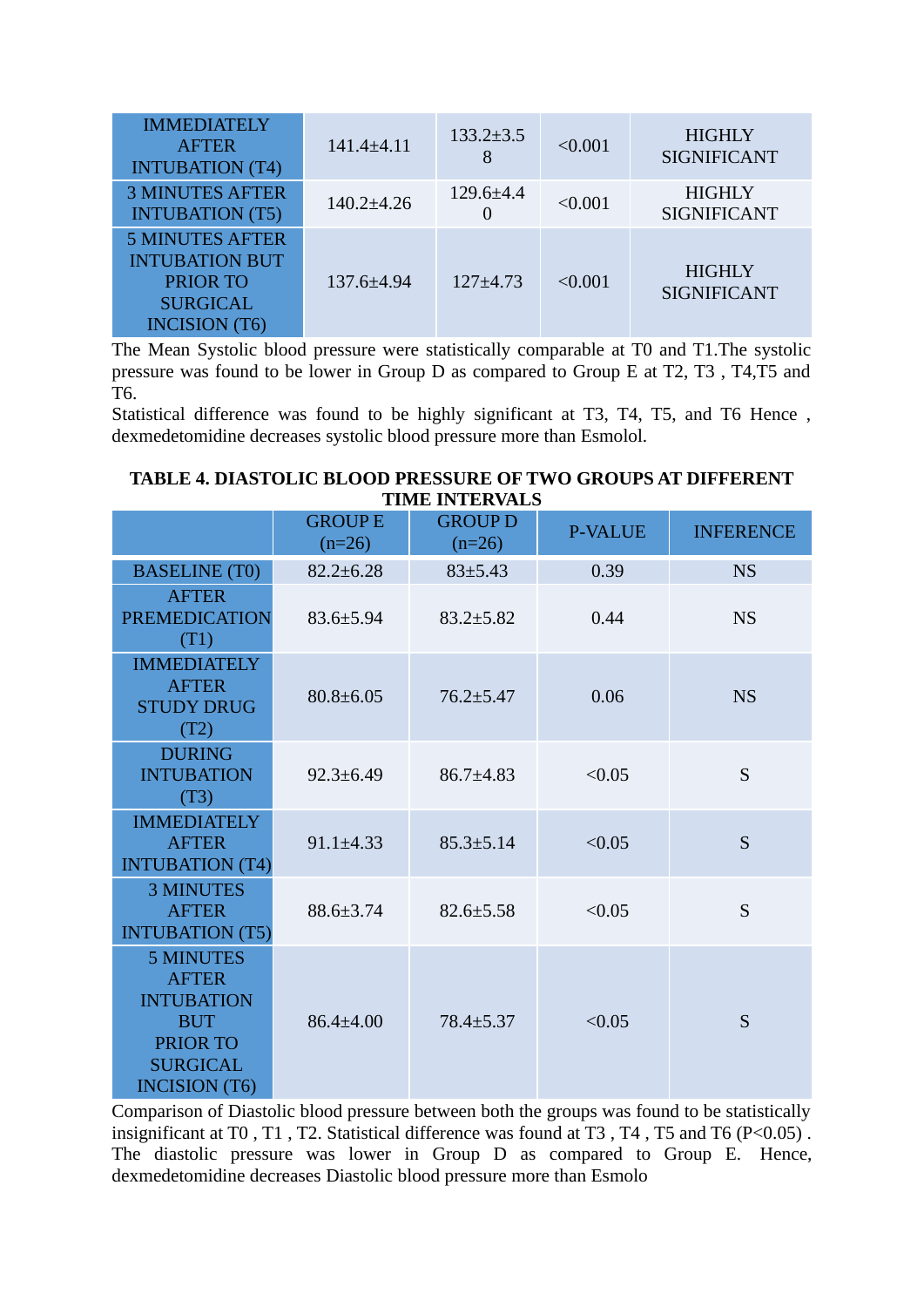|                                                                                                                           |                           | INIERVALS                  |                |                                     |
|---------------------------------------------------------------------------------------------------------------------------|---------------------------|----------------------------|----------------|-------------------------------------|
|                                                                                                                           | <b>GROUPE</b><br>$(n=26)$ | <b>GROUP D</b><br>$(n=26)$ | <b>P-VALUE</b> | <b>INFERENCE</b>                    |
| <b>BASELINE</b> (T0)                                                                                                      | 97.9±6.69                 | 99±7.42                    | 0.14           | <b>NS</b>                           |
| <b>AFTER</b><br><b>PREMEDICATIO</b><br>N(T1)                                                                              | 98.8±8.54                 | $99.5 \pm 5.08$            | 0.41           | <b>NS</b>                           |
| <b>IMMEDIATELY</b><br><b>AFTER</b><br><b>STUDY DRUG</b><br>(T2)                                                           | $97.5 \pm 8.31$           | $91.5 \pm 2.87$            | < 0.05         | S                                   |
| <b>DURING</b><br><b>INTUBATION</b><br>(T3)                                                                                | $110.9 \pm 6.78$          | $103.4 \pm 2.75$           | < 0.05         | S                                   |
| <b>IMMEDIATELY</b><br><b>AFTER</b><br><b>INTUBATION</b><br>(T4)                                                           | $108.1 \pm 6.52$          | 99.9±4.62                  | < 0.05         | S                                   |
| <b>3 MINUTES</b><br><b>AFTER</b><br><b>INTUBATION</b><br>(T5)                                                             | $105.1 \pm 5.80$          | $97.1 \pm 3.41$            | < 0.05         | S                                   |
| <b>5 MINUTES</b><br><b>AFTER</b><br><b>INTUBATION</b><br><b>BUT</b><br><b>PRIOR TO</b><br><b>SURGICAL</b><br>INCISION (T) | $101.8 + 4.51$            | $91.8 \pm 2.34$            | < 0.001        | <b>HIGHLY</b><br><b>SIGNIFICANT</b> |

**TABLE 5. MEAN ARTERIAL PRESSURE OF TWO GROUPS AT DIFFERENT TIME INTEDVALC** 

6 Statistical difference was noted between both the groups in MAP immediately after administering the study drug, during intubation immediately after intubation and 3 minutes after intubation. ( $p<0.05$ ) A highly significant difference was noted between both groups at 5 minutes after intubation( $p$ <0.001). Dexmedetomidine proved to be a better drug in comparison to esmolol for Mean Arterial Pressure.

## **TABLE 6. COMPLICATIONS IN BOTH GROUPS**

| <b>COMPLICATIONS</b>          | <b>GROUP E</b><br>$(N=26)$ |      | <b>GROUP D</b><br>$(N=26)$ |               |
|-------------------------------|----------------------------|------|----------------------------|---------------|
|                               | NO. OF<br><b>PATIENTS</b>  | $\%$ | NO. OF<br><b>PATIENTS</b>  | $\frac{0}{0}$ |
| <b>NAUSEA</b>                 |                            | 3.8  |                            |               |
| <b>VOMITING</b>               |                            |      |                            |               |
| <b>BRADYCARDIA</b>            |                            | 3.8  |                            | 3.8           |
| <b>HYPOTENSION</b>            |                            | 19   | 5                          | 19            |
| <b>RESPIRATORY DEPRESSION</b> |                            |      |                            |               |

Incidence of complications were not significant in any group.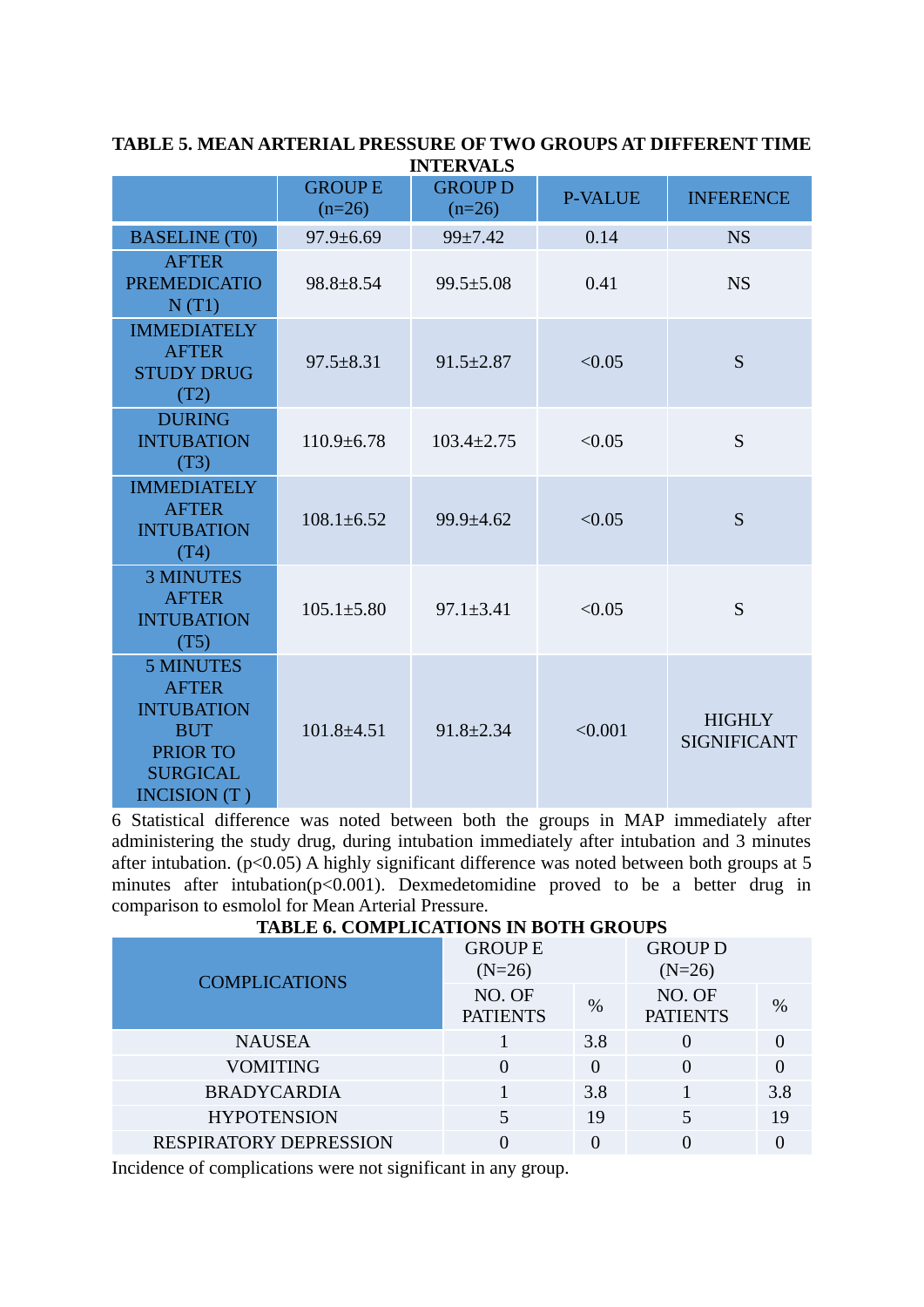#### **DISCUSSION**

Direct laryngoscopy and endotracheal intubation are inevitable traumatic procedures for initiation of general anaesthesia for prolonged elective surgeries as well as cardiopulmonary resuscitation. It leads to a temporary, yet prompt sympathoadrenal reflex resulting in hypertension and tachycardia. In healthy individuals, this momentary reflex is not significant whereas it can be detrimental in patients with hypertension, coronary vascular disease and cerebrovascular diseases Such patients need prophylaxis in the form of antihypertensive agents, beta-blockers, narcotics and other drugs. In this study, we have used two agents (Esmolol and Dexmedetomidine) to study its efficacy in attenuating hemodynamic stress responses to laryngoscopy and endotracheal intubation. Dexmedetomidine is an imidazole derivative, which acts on  $\alpha$ -2 adrenergic receptors in the brain and spinal cord inhibiting neuronal firing, thereby resulting in hypotension, bradycardia , sedation and analgesia

Its effects are mediated by inhibition of central sympathetic outflow. Esmolol is an ultra-short acting cardio selective beta blocker with a transient effect and short half-life.

It prevents the action of epinephrine and nor-epinephrine. It decreases the force and rate of heart contractions by blocking the beta-adrenergic receptors of the sympathetic nervous system and heart.

 Chung F and McCammon R. L. Proved that laryngoscopy and tracheal manipulation were responsible for rise in hemodynamic parameters. This is consistent with our study as the peak rise in blood pressure was noted during intubation. Most of the previous studies have compared blood pressure and Heart rate before and after laryngoscopy. In our study, we also compared the parameters during intubation. Various studies have used dexmedetomidine in the dose ranging from 0.5 to 10µg/kg and observed that notable hypotension and bradycardia occurred at higher doses. We, therefore, used dexmedetomidine in the dose of 1µg/kg over 10 minutes prior to intubation and observed a consistent protective effect on Heart rate.

Studies have used Esmolol as bolus and infusion in the dose ranging from 0.42mg/kg. The results observed have been variable and no agreement has been reached regarding the optimum dose and timing of delivery. A study Saurabh Varshney et al ,2019(1) used Dexmedetomidine(0.5µg/kg) and Esmolol (0.5mg/kg) in lower doses than our study and found similar results. (1) In study of Mavri etal (3) Dexmedetomidine(1µg/kg), Esmolol (2mg/kg) and Fentanyl (2µg/kg) and observed their effects on heart rate, Blood pressure due to tracheal manipulation. They concluded that Dexmedetomidine blunted tachycardia better than esmolol and the converse was true for blood pressure. , (3).In study of Reddy etal (4),Li Z etal(5),& Selvaraj etal(6) comparison of Dexmedetomidine or Esmolol was done & they concluded that Dexmedetomidine is better in terms of SBP,DBP,HR attenuation periodically after intubation.

In our study all stages after premedication at time of intubation,1,3,5 min after intubation SBP, DBP, MAP, HR were more attenuated in group D than group E(table2,3,4,5) p<0.05

Shamim etal (7) showed that Dexmedetomidine in lower doses also attenuate pressure response to laryngoscopy and intubation & it attenuate response dose dependently.

Gogus etal(8)have also compare Dexmedetomidine,esmolol,& Fentanyl for attenuation of stress response & concluded that Dexmedetomidine is superior than other 2.In the present study , no side effects of either two drugs were significant. Both drugs provided a good attenuating response. However, dexmedetomidine provided superior control over pressor response. Studies of Sulaiman et al, 2015 (9) with use of Dexmedetomidine in the range of 0.5-2µg/kg have resulted in effective control of hemodynamic responses during tracheal manipulation. Keniya VM etal (10) notice hypertension and bradycardia with higher doses of Dexmedetomidine In present study hypotension and bradycardia incidence was comparable & similar.

**LIMITATIONS:**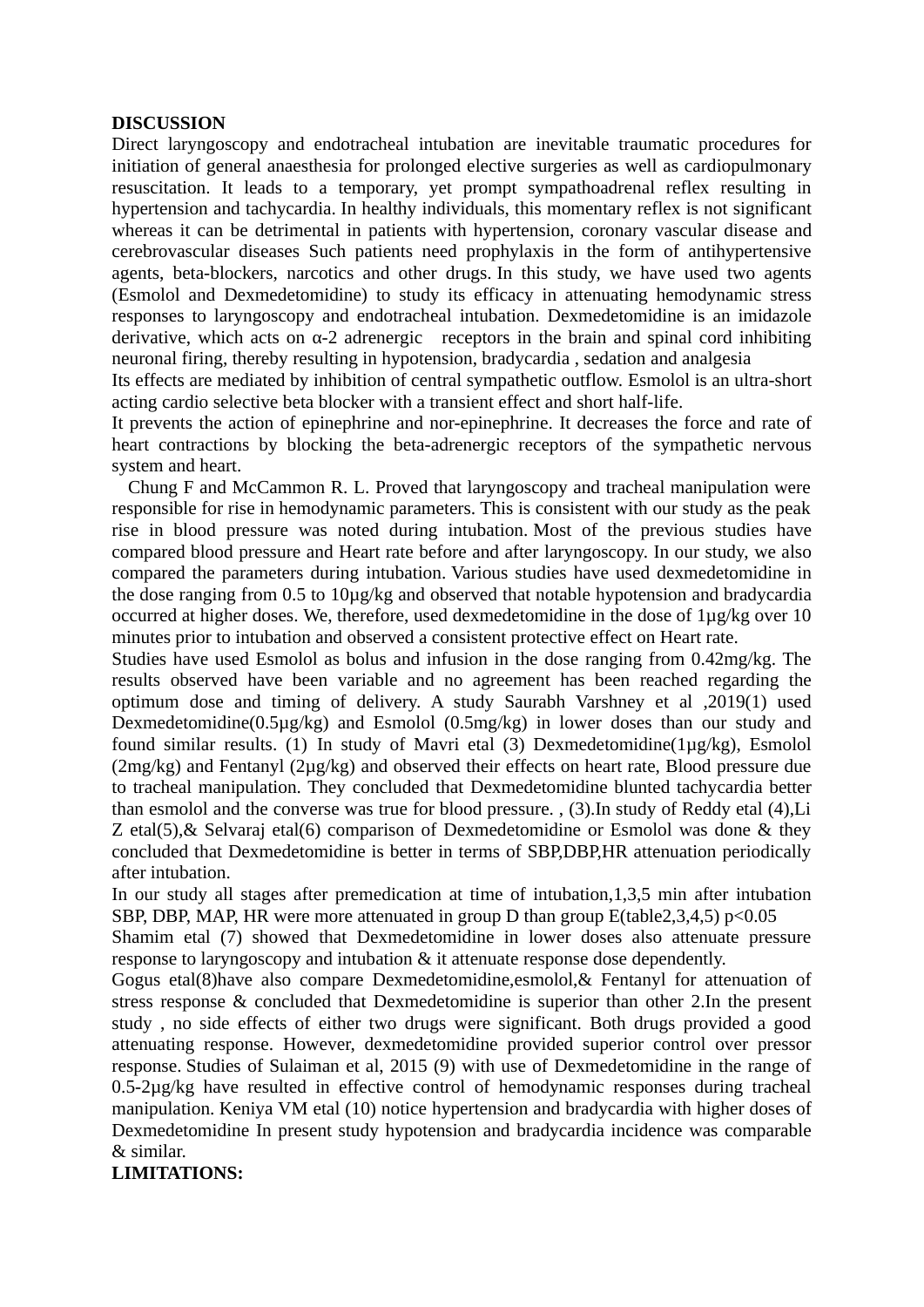1.we have not estimated epinephrine levels in each group.

2.We have no control group as we want to attenuate pressure response to laryngoscopy& endotracheal intubation in each patient.

Future recommendations:

To access large scale study with overcoming limitations

#### **CONCLUSION**

In nutshell we conclude on the basis of the findings of this study, that Dexmedetomidine (1.0 µg/kg) is better than Esmolol (1mg/kg) in attenuating the sympathomimetic response to laryngoscopy and intubation.

## **REFERENCES**

1.VarshneyS, Shahi V, Bhardwaj M. To compare the efficacy of dexmedetomidine and esmololin attenuation of pressor response to laryngoscopy and intubation in patients undergoing general anaesthesia for elective laparoscopic cholecystectomy. Indian J Clin Anaesth 2019;6(4):576-580.

2. Singh D, Jagannath S, Priye S, Mudassar AS. The comparison of dexmedetomidine, esmolol, and the combination of dexmedetomidine with esmolol for attenuation of sympathomimetic response to laryngoscopy and intubation in patients undergoing coronary artery bypass grafting. Ann Card Anaesth 2019; 22:353-7

3. Mavri et al: Dexmedetomidine, fentanyl and semicolon prevention of the hemodynamic effects of laryngoscopy and endotracheal intubation. A prospective, randomized, double blind study. Intensive Care Medicine Experimental 2015 3(Suppl 1): A210

4. Reddy SV, Balaji D, Ahmed SN. Dexmedetomidine versus esmolol to attenuate the hemodynamic response to laryngoscopy and tracheal intubation: A randomized double blind clinical study. Int J Appl Basic Med Res. 2014;4(2):95-100

5.Li Z, Xu L, Zheng J, Wang Q. Comparison of intravenous dexmedetomidine versus esmolol for attenuation of Hemodynamic response to tracheal intubation after rapid sequence induction: A systematic review and meta-analysis. Biomed Res Int. 2019;2019:6791971.Published 2019 Apr 17.

6.Selvaraj V, Manoharan KR. Prospective randomized study to compare between intravenous dexmedetomidine and esmolol for attenuation of hemodynamic response to endotracheal intubation. Anaesth Essays Res. 2016; 10(2):343-348

7.Shammim R, Srivastava S, Rastogi A, Kishore K, Srivastava A. Effect of two different doses of Dexmedetomidine on stress response in laparoscopic pyeloplasty: A randomized prospective Controlled study. Anesth Essays Res. 2017; 11(4):1030-1034.

8. Gogus N, Akan B, Serger N, Baydar M. The comparison of the effects of dexmedetomidine, fentanyl and esmolol on prevention of hemodynamic response to intubation. Braz J Anaesthesiol. 2014 ;64(5):314-319.

9. Sulaiman S et al. The effects of Dexmedetomidine on attenuation of stress response to endotracheal intubation in patients undergoing elective off-pump coronary artery by-pass grafting. Ann CardAnaesth 2012;15:39-43